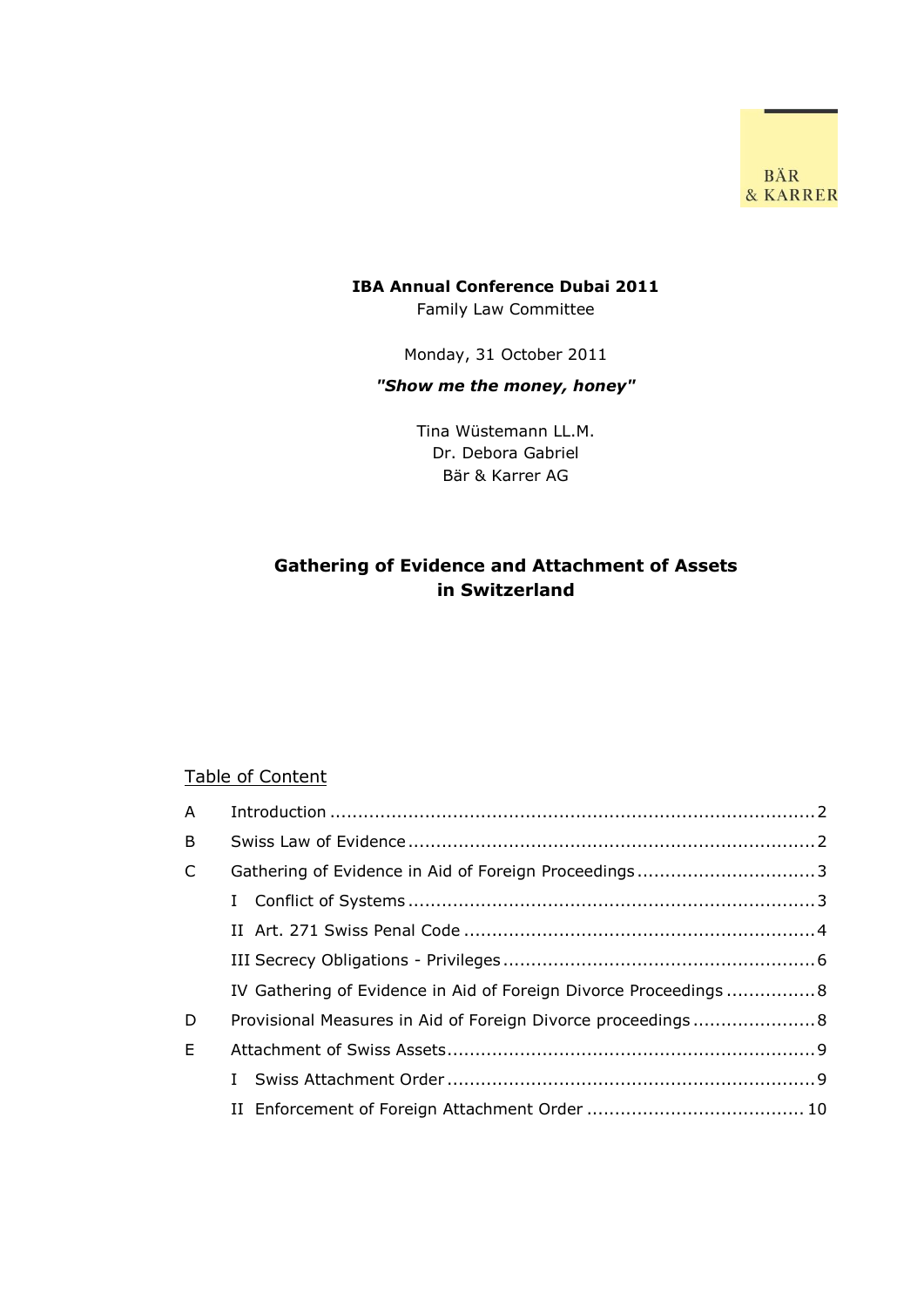## <span id="page-1-0"></span>**A Introduction**

- 1 Switzerland has with 52% one of the highest divorce rates in Europe. During the last years, half of the divorces in Switzerland involved international couples. Provided both spouses consent to the divorce and agree about the financial and other consequences, divorce proceedings may indeed only last a couple of months in Switzerland. The Swiss system is not fault-based. A spouse may file for divorce in Switzerland after two years of separation regardless whether the spouse left the family or whether he or she is to be blamed for the break-down of the marriage.
- 2 Switzerland has not the same generous divorce system like e.g. the UK as only marital assets are divided and maintenance is limited to a couple of years and in principle awarded for an amount corresponding to the claiming party's needs. However, divorce in Switzerland may nevertheless be expensive, in particular, if the whole wealth was generated by one spouse during marriage.
- 3 This paper deals with the processes available in Switzerland for the gathering of documents located in Switzerland– be it by a party to the proceedings or by third parties – as well as the interrogation of witnesses residing in Switzerland in aid of foreign divorce proceedings. Likewise, the attachment of Swiss assets will also be addressed.

## <span id="page-1-1"></span>**B Swiss Law of Evidence**

- 4 Contrary to the Anglo-Saxon evidence-gathering procedures, which extend well beyond the concept of fact finding known in Switzerland, Swiss law does, in principle, not provide for pre-trial discovery of evidence in civil cases. Parties bring civil action on the basis of evidence available to them at the time of filing suit. There is a requirement to prove alleged facts and circumstances, unless otherwise provided by law,<sup>1</sup> and to substantiate claims in the complaint – without any opportunity to conduct pre-trial discovery.
- 5 If a party fails to produce sufficient evidence for its position, it must bear the consequences resulting from the respective lack of evidence. However, a party knowing that evidence exists, may request production of such evidence by sufficiently specifying the document in question and its relevance to the case. The court will then decide, at a comparably advanced stage of the proceedings, i.e. after an exchange of oral or written pleadings by the parties, whether it deems the requested document as relevant and whether or not the document must be produced. Otherwise, each party must only provide evidence which is conducive for its position. Evidence which could compromise a party's case does not have to be submitted by that party voluntarily.
- 6 Similar principles apply to the interrogation of witnesses. Such interrogation has to be based on a court order and is not conducted by the parties or their counsel but by the competent court.

<sup>&</sup>lt;sup>1</sup> Article 8 Swiss Civil Code.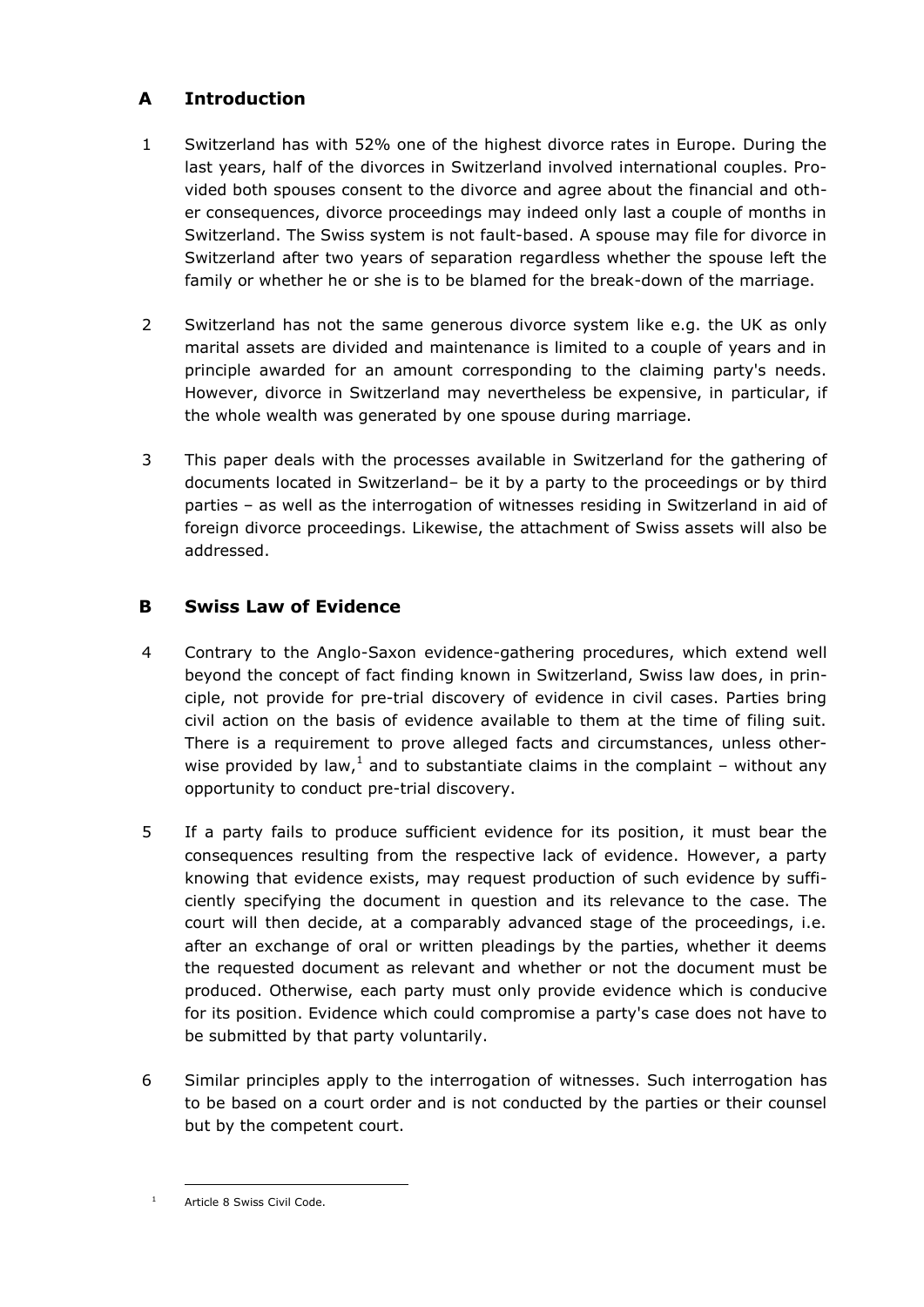- 7 Only in certain fields of law, Swiss law provides for statutory obligations to submit evidence. For example, according to article 170 Swiss Civil Code (CC) each spouse has the right – during the marriage as well as in the course of divorce proceedings - to request information, including the production of documents, pertaining to the other spouse's income, assets and acquired debts. Where such statutory obligation to provide information exists, the competent court may not only issue an order to compel production of the relevant documents but also impose a fine for non-adherence.
- 8 Finally, in certain areas, for example, in divorce proceedings as far as child custody issues are concerned, the so called principle of investigation ("*Untersuchungsmaxime*"), applies, according to which the court must establish the relevant facts and may therefore order the production of additional evidence regardless of the parties' own document production or witness requests.
- 9 In summary, unlike in most common law jurisdictions, the process of gathering evidence is left to the judiciary under Swiss law. Anglo-Saxon style evidencegathering procedures are unknown in Switzerland and the use of such procedures on Swiss territory may constitute an infringement of Swiss (criminal law) and foreclose the use of the evidence obtained by such means.

## <span id="page-2-1"></span><span id="page-2-0"></span>**C Gathering of Evidence in Aid of Foreign Proceedings**

## **I Conflict of Systems**

- 10 The fundamental differences between the rules applicable to evidence gathering in Switzerland and the relevant procedures in most common law jurisdictions materialize in cases when a Swiss resident becomes the target of evidence discovery requests that expand, in their effects, into the territory of Switzerland, or affect legitimate interests protected by Swiss law. The disclosure of information and/or documents in proceedings before a foreign court by a person/entity residing in Switzerland is namely subject to various restrictions according to Swiss law.
- 11 There are, in particular, two areas of concern arising that limit the freedom of a Swiss resident/party to comply with requests of a foreign court for the disclosure of information:
	- i) First, the taking of evidence in Switzerland in connection with foreign proceedings is not left to the discretion of the parties: Parties seeking to obtain evidence located in Switzerland in connection with foreign proceedings need to proceed through the competent Swiss authorities in accordance with the rules of the Hague Convention of 18 March 1970 on the Taking of Evidence Abroad in Civil and Commercial Matters (the "Hague Convention"). As article 271 para 1 of the Swiss Penal Code ("PC") prohibits the performance of actions for a foreign state on Swiss territory, which are reserved to the Swiss authorities, non-adherence to the Hague Convention can entail criminal prosecution.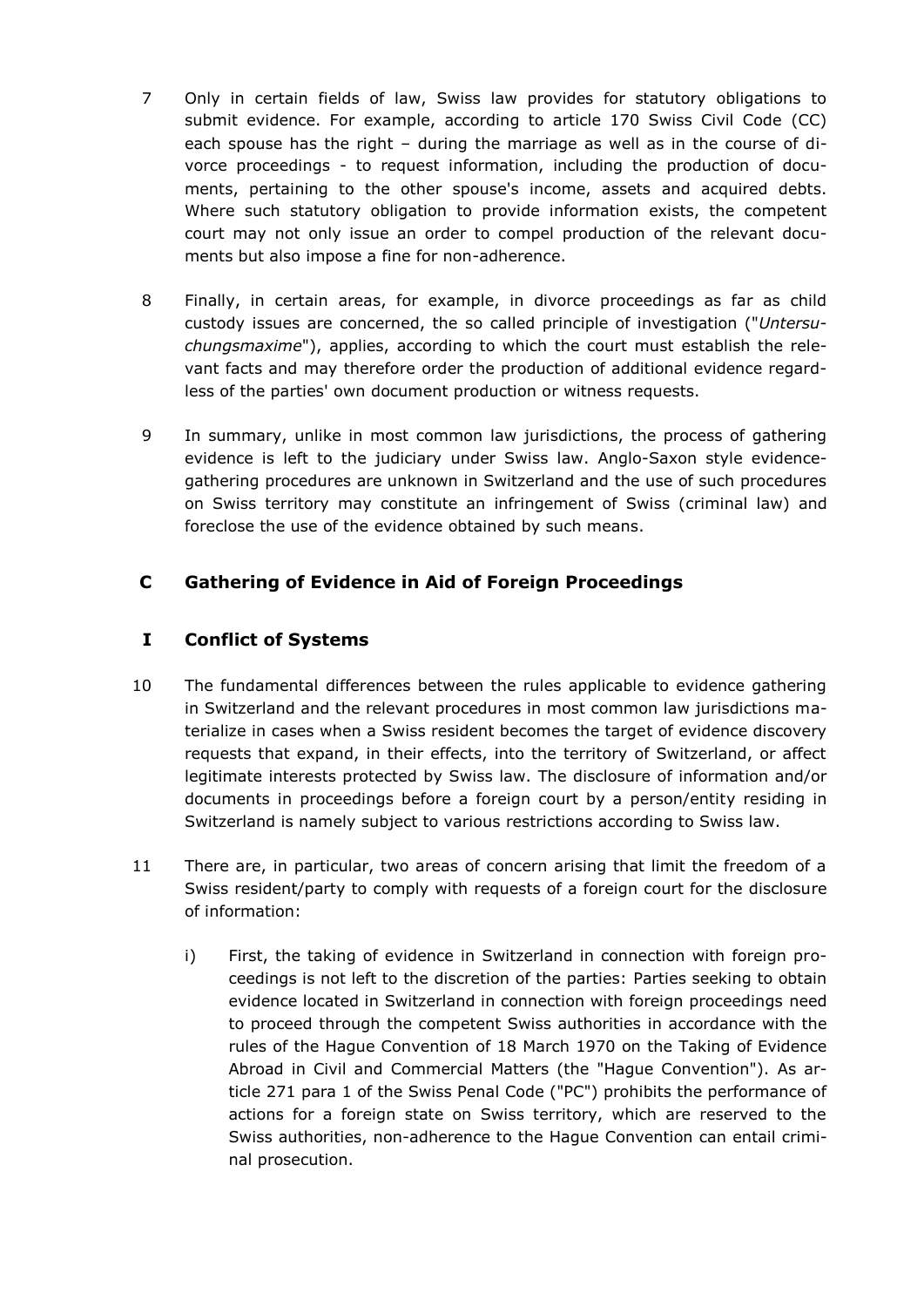- ii) Second, the Swiss party who is sought to provide information in aid of foreign proceedings may be subject to provisions of Swiss law which prohibit, under penalty of law, the disclosure of certain sensitive information (e.g. secrecy duty of professionals such as lawyers or auditors).
- 12 While the principal purpose of article 271 PC is the safeguard of public interests, secrecy duties are designed to protect private parties against the violation of secrecy duties.

## <span id="page-3-0"></span>**II Art. 271 Swiss Penal Code**

- 13 Article 271 PC is designed to protect the sovereignty of the Swiss territory and to prevent other States from performing acts on Swiss territory which might infringe this sovereignty. It prohibits the performance of acts for a foreign state in Switzerland that are reserved to Swiss authorities. $2$
- 14 As described above, Switzerland subscribes to the typical civil law view that the taking of evidence is a judicial function left within the exclusive competence of the public authorities. This general rule applies to proceedings before Swiss civil, criminal and administrative courts and other authorities, but equally in case that a foreign court or other authority exercises its jurisdiction over a party domiciled in Switzerland, if the evidence sought for production in the foreign proceedings is located in Switzerland. Thus, the taking of depositions and the conducting of fact finding efforts (such as investigations aiming at collecting information) on Swiss territory without proper authorization infringes article 271 PC. Similarly, the direct submission of summons, subpoenas etc. to Swiss residents/entities by a foreign court would infringe article 271 PC. As the taking of evidence in Switzerland is an act reserved to Swiss authorities, evidence for foreign proceedings may only be taken on Swiss territory if performed (or authorized) by the competent Swiss authorities.<sup>3</sup> Consequently, the production of documents located in Switzerland based on an order issued by a foreign authority may constitute an infringement of article 271 PC unless the applicable legal/administrative assistance procedures are followed.
- 15 In case documents located in Switzerland are produced by a party to foreign proceedings under the threat of sanctions and/or coercive procedural measures by the foreign court, the Swiss authorities determine the applicability of article 271 PC on the basis of an analysis of the sanctions threatened in case of a failure to comply with an order compelling discovery. According to the Swiss authorities, article 271 PC only applies if a party produces documents under the threat of sanctions of a direct nature such as criminal sanctions ("contempt of court") by the foreign court. The reason for that is that only Swiss authorities may apply such coercive measures on Swiss territory.

<sup>&</sup>lt;sup>2</sup> Article 271 para 1 PC reads as follows (unofficial translation): "Whoever, without being authorized, performs acts for a foreign state on Swiss territory that are reserved to an authority or an official, whoever performs such acts for a foreign party or another foreign organization, whoever aids and abets such acts, shall be punished with imprisonment and, in serious cases, sentenced to the penitentiary."

However, article 271 para 1 PC is not applicable to the taking of evidence in connection with foreign arbitral proceedings as such proceedings are not considered state proceedings and the gathering of evidence in connection with such proceedings is thus not deemed to be an act for a foreign state.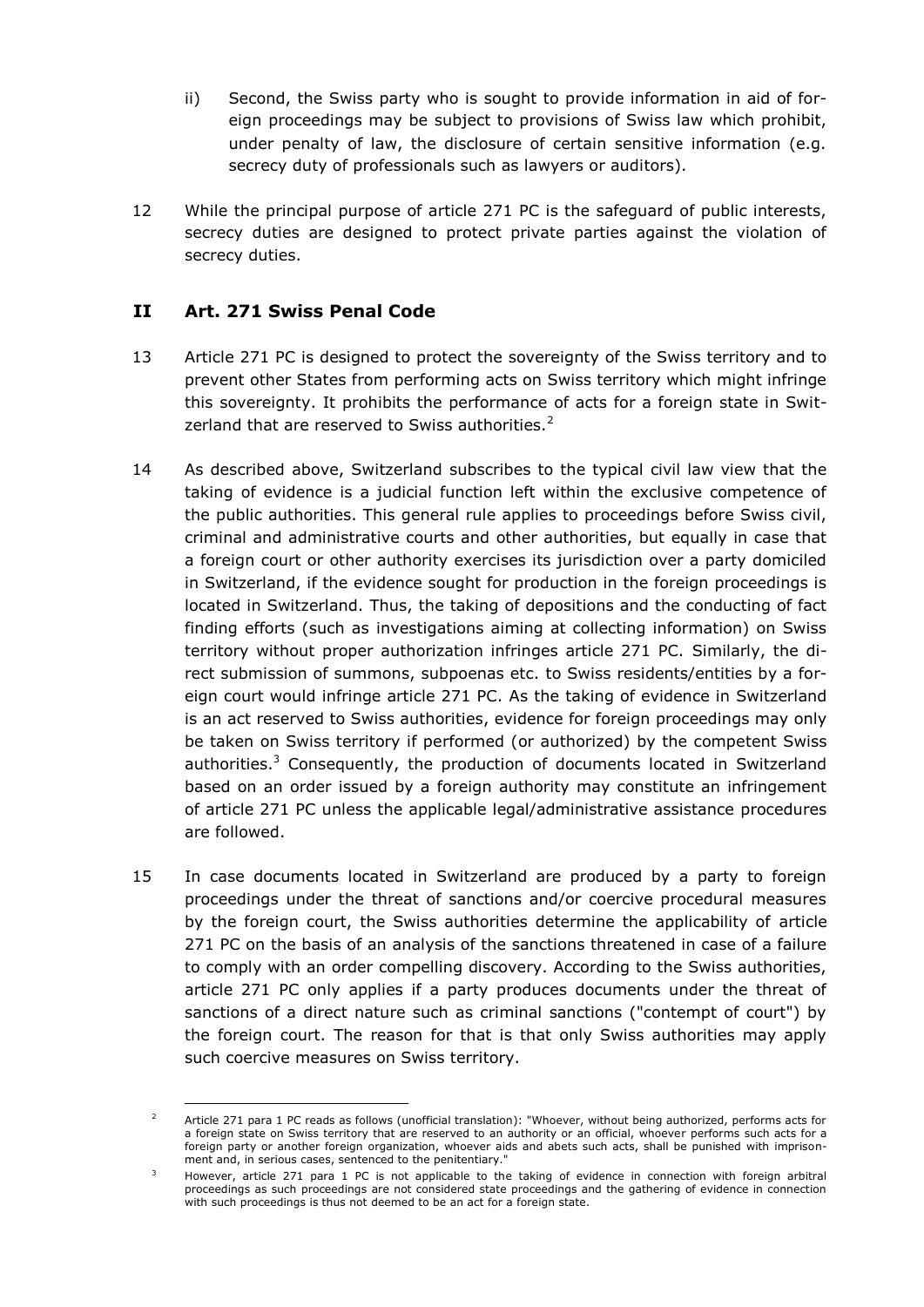- 16 If the sanctions contain indirect coercion (the party in default suffers procedural disadvantages) such as precluding the disobedient party from introducing evidence on certain matters, deeming certain facts as established, striking certain parts of the pleadings, entering of a default judgment, etc. such sanctions are not considered to be within the scope of article 271 PC. The party concerned is free to cooperate. The service of such an order must, however, be carried out according to the proper procedure for judicial assistance.<sup>4</sup>
- 17 In general, the voluntary<sup>5</sup> submission of documents to support one's position in proceedings (including document production during pre-trial discovery under US law) is not considered an action reserved to the Swiss authorities. A Swiss person/entity that is a *party to foreign proceedings* (and has been properly served) may therefore voluntarily submit documents to support its own position in such proceedings and produce all documents over which it has the right to dispose, be it that the documents are in the possession of the party or that it has the legal control and authority over it. This includes documents which a third party stores, processes or otherwise keeps for the party, to the extent that the party has a contractual right to request the return of such documents under the terms of the storage agreement. Therefore, documents which are e.g. stored on a server of an external service provider or another affiliated company are considered to 'belong' to the party as if these documents were in such party's direct possession, and these documents therefore may lawfully be disclosed by such party .
- 18 Problems with regard to article 271 PC may arise if the documents need to be obtained from a *third party*. Some members of the legal doctrine take the view that any gathering of documents and information from a third party is an infringement of article 271 PC. Another opinion in Swiss legal doctrine distinguishes whether the gathering of information and documents for a foreign proceeding were permissible if made within Swiss proceedings. This is based upon the rationale that it cannot be that article 271 PC prohibits activities with regard to a foreign proceeding which are allowed under the rules applicable to a domestic proceeding. However, the submission of documents by a third party to a proceeding before a foreign court is in any event punishable under article 271 PC if performed under the threat of sanctions by the foreign court, regardless of their nature, since the third party is not regarded as being subject to the jurisdiction of the court involved. In such cases, the production of documents must be carried out according to the proper procedure for legal assistance.
- 19 Article 271 PC also applies if only part of the unauthorized collection of evidence takes place in Switzerland. To avoid a violation of article 271 PC, the respective act of evidence collection must entirely take place outside of Switzerland. Finally, whoever facilitates the execution of an action within the scope of article 271 PC is subject to the same punishment as the person performing it. Sending documents abroad, for example, solely to avoid coverage of article 271 PC could be viewed by the Swiss authorities as aiding and abetting the violation of the statute.

<sup>4</sup> See Hague Convention of 15 November 1965 on the Service Abroad of Judicial and Extrajudicial Documents in Civil or Commercial Matters.

<sup>5</sup> For example, a document production during pre-trial discovery under US procedural laws is considered a voluntary submission. By contrast, a document production after the court issued a subpoena is no more deemed to be voluntary.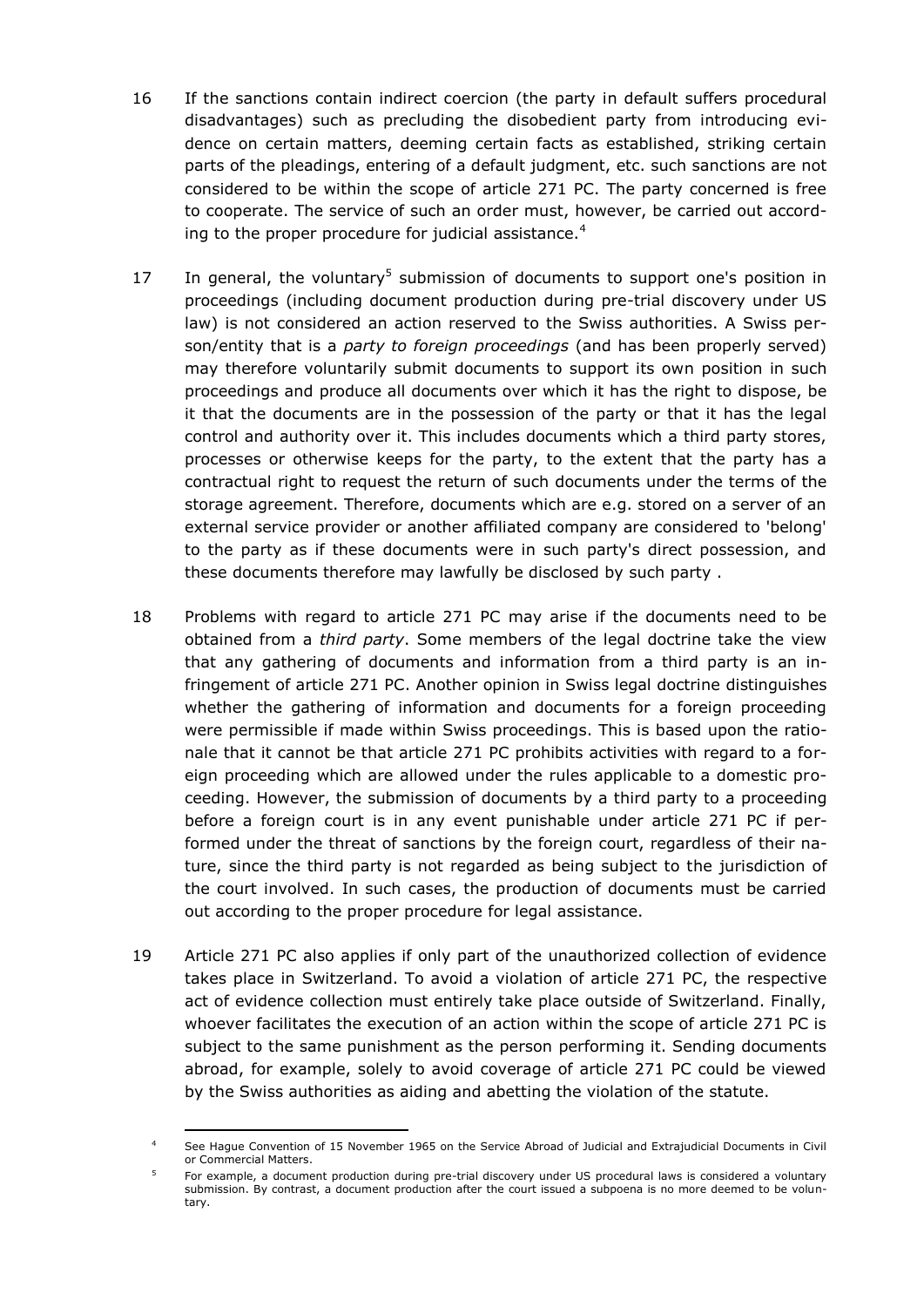## <span id="page-5-0"></span>**III Secrecy Obligations - Privileges**

#### **1 General Remarks**

- 20 Privilege issues arise less frequently in Swiss civil proceedings than in common law jurisdictions as the gathering of evidence is, unlike in common law jurisdictions, left to the judiciary, i.e. witness examinations are conducted by the court and it is for the court to order a party or a third party possessor of documents to produce evidence to the court.
- 21 In general, any individual residing in Switzerland has the obligation to testify if called to the stand by a court. However, third parties are allowed to refuse testimony or the production of documents in their possession under specific circumstances. For example, if a witness is closely related to one of the parties, such witness does not have to comply with the general obligation to testify. Also, if a witness is subject to professional secrecy obligations or if a specific privilege applies, the witness may refuse testimony or the production of documents. As a rule, lawyers have an absolute right to refuse to testify, doctors have a near absolute right to refuse, and members of other professions underlying a statutory obligation of secrecy, such as banks, are in general subject to a weighing of interests (see 3. below).

### **2 Legal Privilege**<sup>6</sup>

- 22 The privilege available to lawyers under Swiss law is based on the lawyer's secrecy obligations owed to the client. The privilege grants the lawyer an absolute right of refusal to give evidence in a procedural context. The scope of a lawyer's secrecy obligations under Swiss law and the corresponding legal privilege is very broad and includes everything that is confined to a lawyer in connection with an existing or prospective mandate, regardless of the nature or content of the information, whether it is accurate, its source or timing.
- 23 The privilege rule is mitigated by the fact that a lawyer may not aid a client to commit a felony and the privilege does not extend to cases where the communications sought to be protected were intended to further criminal or fraudulent purposes. Obviously, a lawyer cannot rely on the privilege if criminal charges are brought against him or her. Finally, legal privilege cannot be relied on as a blanket defense to disclosure nor does it prevent the lawyer from appearing as a witness before court. Objections must be raised before the court and considered on a case-by-case basis and the privilege must be claimed with respect to each specific communication at issue.
- 24 A lawyer may be released from his or her secrecy obligations by the competent supervisory authority at the lawyer's place of business provided the client refuses to waive the privilege or the client's approval cannot be obtained and there is a prevailing interest justifying the disclosure sought.

 <sup>6</sup> See also WÜSTEMANN, Legal Privilege in Switzerland, IADC Multinational Legal Privilege Survey, 2011.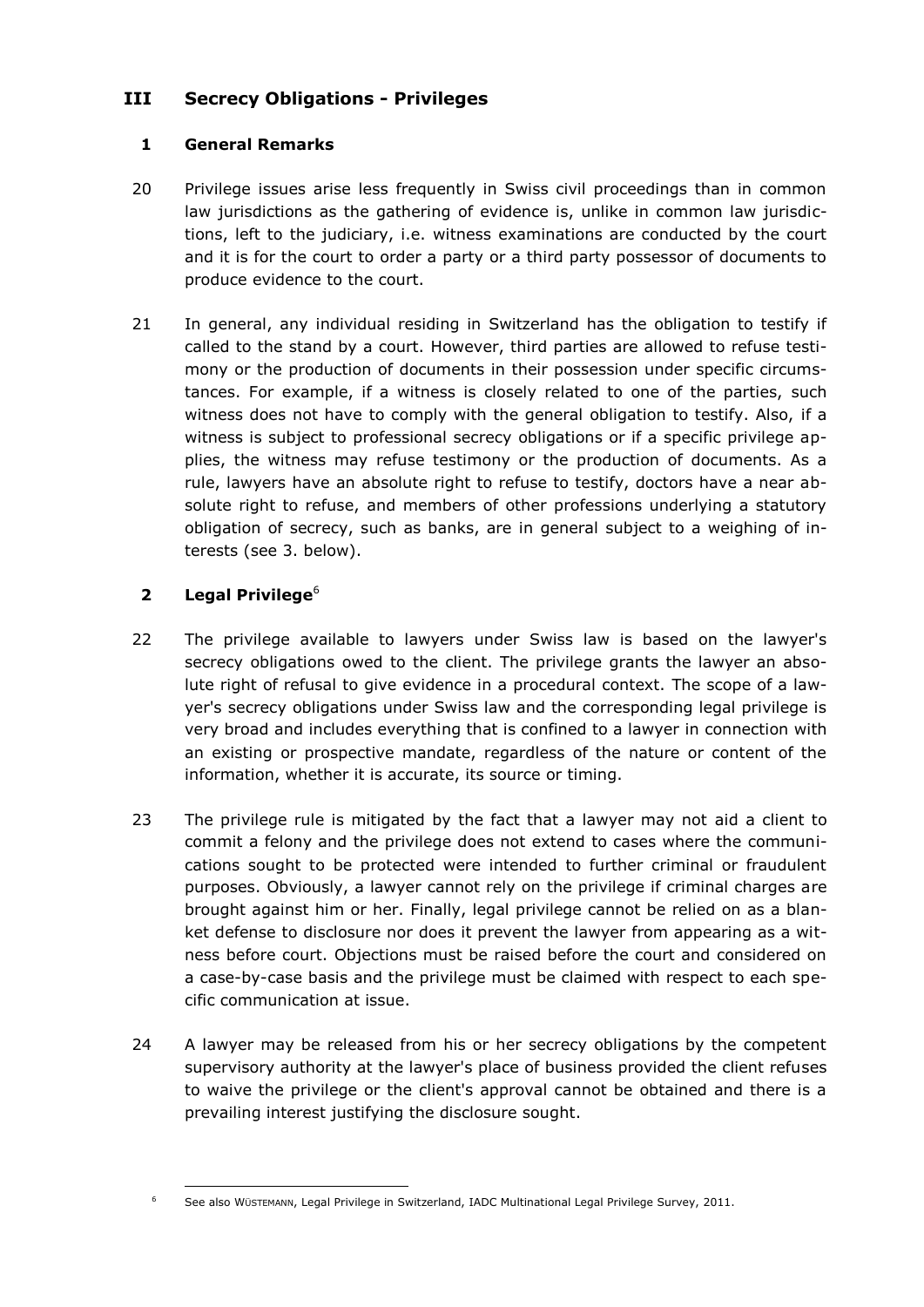#### **3 Banking Secrecy**

-

- 25 While clients of Swiss banks are protected by Swiss banking secrecy law (breach of which carries criminal sanctions), Article 47 para 5 of the Swiss Federal Bank Act ("Bank Act") expressly reserves duties of information to authorities and to testify in front of Cantonal and Federal Authorities. Therefore, where Swiss law provides for a duty to disclose information or to testify, Swiss banks are entitled to provide information and are actually required to do so. In addition to criminal law protection under the Bank Act, Swiss banking secrecy is also protected by the right of the individual to protect its private sphere under Art. 28 CC. This right may be limited by statute, or if the client consents to disclosure, or if a predominant private or public interest outweighs the client's interest in privacy. Furthermore, even if a client's contract with a Swiss bank does not explicitly stipulate a banking secrecy obligation, the bank is under a contractual obligation to keep information about its clients secret based on the Swiss Code of Obligations. Finally, Swiss banking secrecy is protected by federal and cantonal data protection statutes, but such protection may be lifted under the same conditions as the rights under Art. 28 CC, in particular if the interests of the bank to disclose outweigh the interests of its clients to secrecy.
- 26 Generally, since 1 January 2011, when the new Swiss Code of Civil Procedure ("CCP") came into force, a Swiss bank has a limited right to refuse to testify in civil proceedings, if it provides *prima facie* evidence that the interests of its clients in relation to banking secrecy outweigh the interests of uncovering the truth. Traditionally, courts in some cantons, such as Geneva, were reluctant to override banking secrecy. However, it remains to be seen how the CCP will affect banking secrecy protection.
- 27 In cases where a Swiss bank is entitled to refuse to testify, it is neither entitled nor required to testify. On the other hand, where banking secrecy is lifted by law (e.g. as regards the financial affairs of spouses; see IV below)<sup>7</sup>, the bank in question must provide the necessary information.
- 28 While foreign civil courts cannot directly require Swiss banks to provide information regarding their customers, they may have access to such information by way of a judicial assistance procedure in civil matters (e.g. Hague Convention), as described above. Alternatively, foreign civil courts can summon Swiss bank employees to testify in their jurisdiction, provided the summons is notified through the legal assistance channels. However, Swiss banks will not be entitled under Swiss law to testify on information covered by Swiss banking secrecy although they may be subject to sanctions of such foreign jurisdiction if they do not appear before the foreign court or refuse to testify.

Swiss Banks are further entitled and required to provide upon request to Swiss debt enforcement authorities information regarding the assets of a person whose assets have been seized or who is in bankruptcy proceedings and, subject to a specific court order, to provide information regarding assets that are subject to an attachment order. An informal request is sufficient, except in connection with an attachment order, where a court order is required.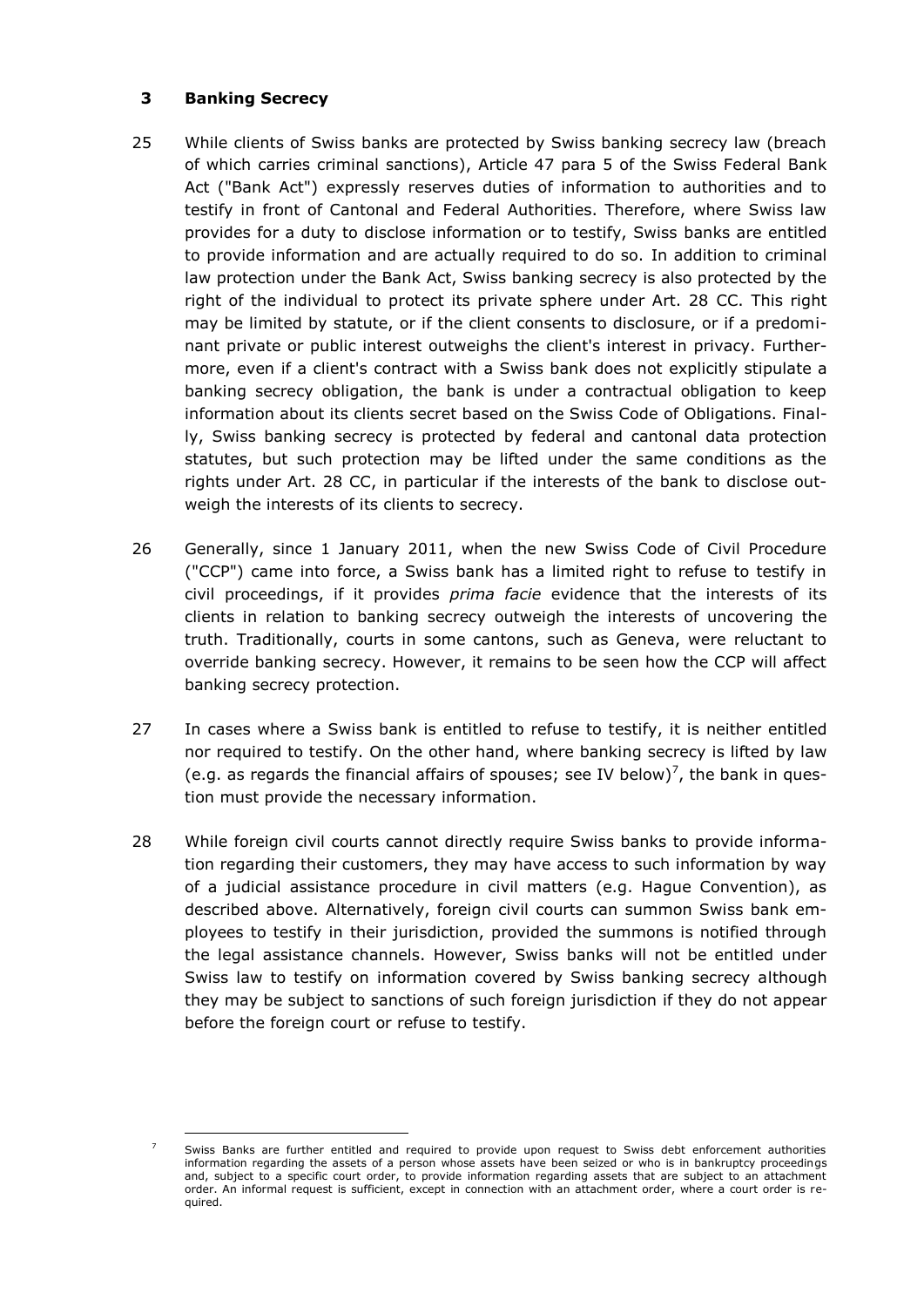## <span id="page-7-0"></span>**IV Gathering of Evidence in Aid of Foreign Divorce Proceedings**

- 29 In divorce proceedings, a spouse has a statutory duty to fully inform the other spouse about his or her financial situation (Art. 170 CC) and the court can upon request order the other spouse or a third party (e.g. Swiss bank) to provide the requested information; e.g. banking secrecy may not prevent the production of such information. However, in cross-border divorce proceedings, such information needs to be obtained through legal assistance proceedings whereby the Hague Convention does not allow "fishing expeditions".
- 30 The taking of depositions and the conducting of fact finding efforts (such as investigations aiming at collecting information) on Swiss territory infringes article 271 PC. The same applies for interrogations. Similarly, the direct submission of summons, subpoenas etc. to Swiss residents by a foreign divorce court would infringe article 271 PC. Consequently, the production of documents located in Switzerland – except for voluntary submission of such documents by a party to the proceedings - or the interrogation of Swiss resident witnesses in aid of foreign divorce proceedings is only allowed if made in accordance with the legal assistance procedures foreseen under the Hague Convention.
- 31 Whether or not Swiss confidentiality provisions (privileges) apply in a case at hand must be determined on the basis of the relevant facts. If and to the extent a document production requests in aid of foreign divorce proceedings concern information that is protected by Swiss confidentiality provisions, the third parties' consent or a disclosure authorization by the competent public authority is required in order to lawfully comply with the request. Failing such consent or authorization, blanking out protected information or proceeding pursuant to the Hague Convention provides the only practicable alternative to legitimately overcome the hurdles of confidentiality provisions $8$ .

### <span id="page-7-1"></span>**D Provisional Measures in Aid of Foreign Divorce proceedings**

- 32 In principle, a Swiss judge is not competent to grant provisional measures where foreign divorce proceedings are already pending. However, an exception applies in emergency situations according to Swiss doctrine. A Swiss court may - upon request of a spouse –order provisional measures based on Art. 10 of the Swiss Private International Law (PIL) in aid of pending foreign divorce proceedings if the following conditions are met:
	- The law applied by the foreign divorce court does not provide for similar provisional measures as granted in Swiss divorce proceedings (e.g. separation of household, alimony payments for the duration of the divorce proceedings, separation of matrimonial property, seizure of assets/bank account etc.)

-

Art. 11 Hague Convention: "In the execution of a Letter of Request, the person concerned may refuse to give evidence in so far as he has a privilege or a duty to refuse to give the evidence – a) under the law of the State of execution; or b) under the law of the State of origin, and the privilege or duty has been specified in the Letter, or, at the instance of the requested authority, has been otherwise confirmed to that authority by the requesting authority…".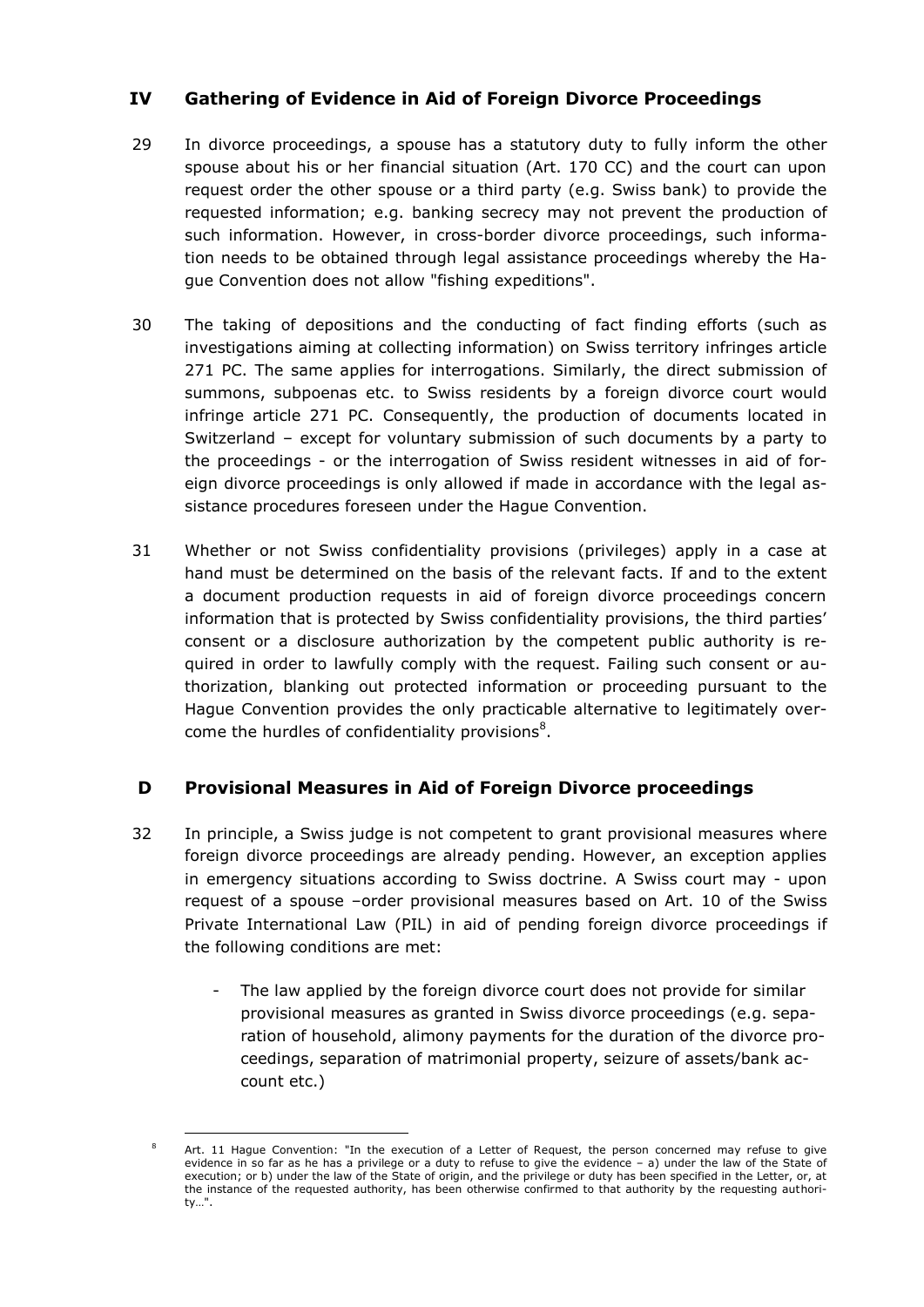- Provisional measures of the foreign divorce court cannot be enforced at the Swiss residence of one of the spouse
- The requested provisional measures aim to ensure the enforcement with regard to Swiss assets (e.g. seizure of bank account or information about the wealth of a spouse
- An emergency situation exists
- It cannot be expected that the foreign divorce court will be in a position to render a decision within a reasonable time.
- 33 In 2007, the Swiss Federal Supreme court confirmed provisional measures ordered by the lower cantonal court with regard to divorce proceedings pending in the Czech Republic, as the husband had stopped paying monthly maintenance payments to the wife since months and the wife could no longer pay the rent. The Swiss court did in this case not even consider whether the Czech court was in a position to render provisional measures in due time but confirmed that the current situation is an emergency situation which justifies that the Swiss judge steps  $in^9$ .

### <span id="page-8-1"></span><span id="page-8-0"></span>**E Attachment of Swiss Assets**

### **I Swiss Attachment Order**

- 34 According to Article 271 para 1 of the Federal Debt Collection and Bankruptcy Act ("BA") a creditor may request the attachment of a debtor's assets provided that his claim is due and unsecured. Further, the creditor must establish on the basis of *prima facie* evidence: (i) the existence of his claim; (ii) the ground for attachment; and (iii) the existence of assets belonging to the debtor in the jurisdiction of the court dealing with application.<sup>10</sup> Strict proof of these three elements is not required.
- 35 Article 271 para 1 no 1 to 6 BA lists the cases where a ground for attachment exists:
	- i) the debtor has no fixed domicile;
	- ii) the debtor deliberately evades his obligations, removes his assets, leaves the country or intends to do so;
	- iii) the debtor's presence is only transient;
	- iv) the debtor has no residence in Switzerland; in that case, if there is no other ground for attachment, the debt must have a *sufficient link with Switzerland* or it must be based on an acknowledgement of indebtedness;

<sup>9</sup> BGEr, 17.4.2007, 5C.7/2007.

<sup>10</sup> Article 272 para 1 BA.